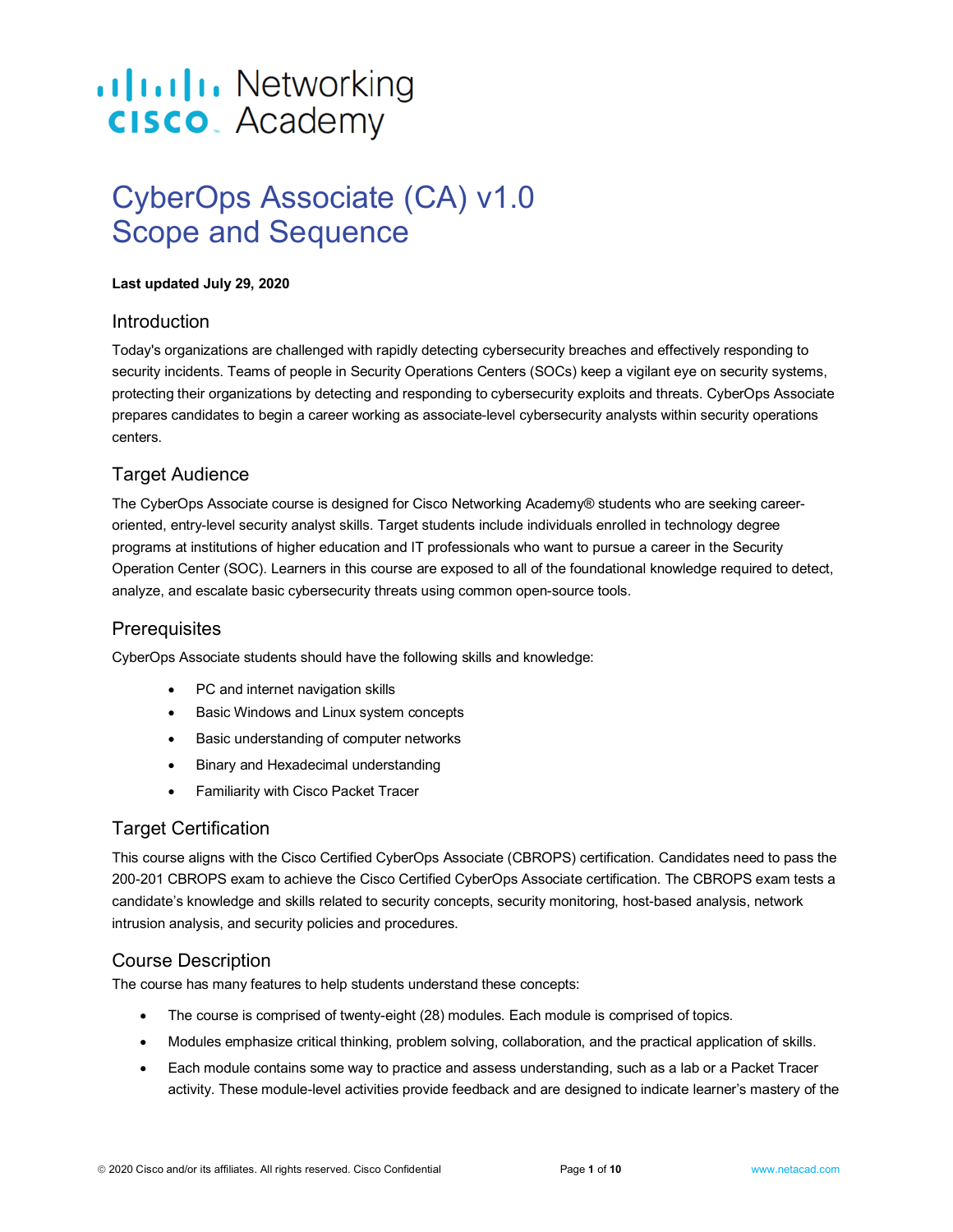skills needed for the course. Learners can ensure their level of understanding well before taking a graded quiz or exam.

- Some topics may contain a Check Your Understanding interactive quiz, or some other way to assess understanding, such as a lab or a Packet Tracer. These topic-level assessments are designed to tell learners if they have a good grasp of the topic content, or if they need to review before continuing. Learners can ensure their level of understanding well before taking a graded quiz or exam. Check Your Understanding quizzes do not affect the learner's overall grade.
- Rich multimedia content, including interactive activities, videos, and quizzes, addresses a variety of learning styles and helps stimulate learning and increase knowledge retention.
- Virtual environments simulate real-world cybersecurity threat scenarios and create opportunities for security monitoring, analysis, and resolution.
- Hands-on labs help students develop critical thinking and complex problem solving skills.
- Innovative assessments provide immediate feedback to support the evaluation of knowledge and acquired skills.
- Technical concepts are explained using language that works well for learners at all levels and embedded interactive activities break up reading of the content and help reinforce understanding.
- The curriculum encourages students to consider additional IT education, but also emphasizes applied skills and hands-on experience.
- Cisco Packet Tracer activities are designed for use with Packet Tracer 7.3.0 or later.

#### Course Objectives

*CyberOps Associate v1.0* covers knowledge and skills needed to successfully handle the tasks, duties, and responsibilities of an associate-level Cybersecurity Analyst working in a Security Operations Center (SOC).

Upon completion of the *CyberOps Associate v1.0* course, students will be able to perform the following tasks:

- Install virtual machines to create a safe environment for implementing and analyzing cybersecurity threat events.
- Explain the role of the Cybersecurity Operations Analyst in the enterprise.
- Explain the Windows Operating System features and characteristics needed to support cybersecurity analyses.
- Explain the features and characteristics of the Linux Operating System.
- Analyze the operation of network protocols and services.
- Explain the operation of the network infrastructure.
- Classify the various types of network attacks.
- Use network monitoring tools to identify attacks against network protocols and services.
- Explain how to prevent malicious access to computer networks, hosts, and data.
- Explain the impacts of cryptography on network security monitoring.
- Explain how to investigate endpoint vulnerabilities and attacks.
- Evaluate network security alerts.
- Analyze network intrusion data to identify compromised hosts.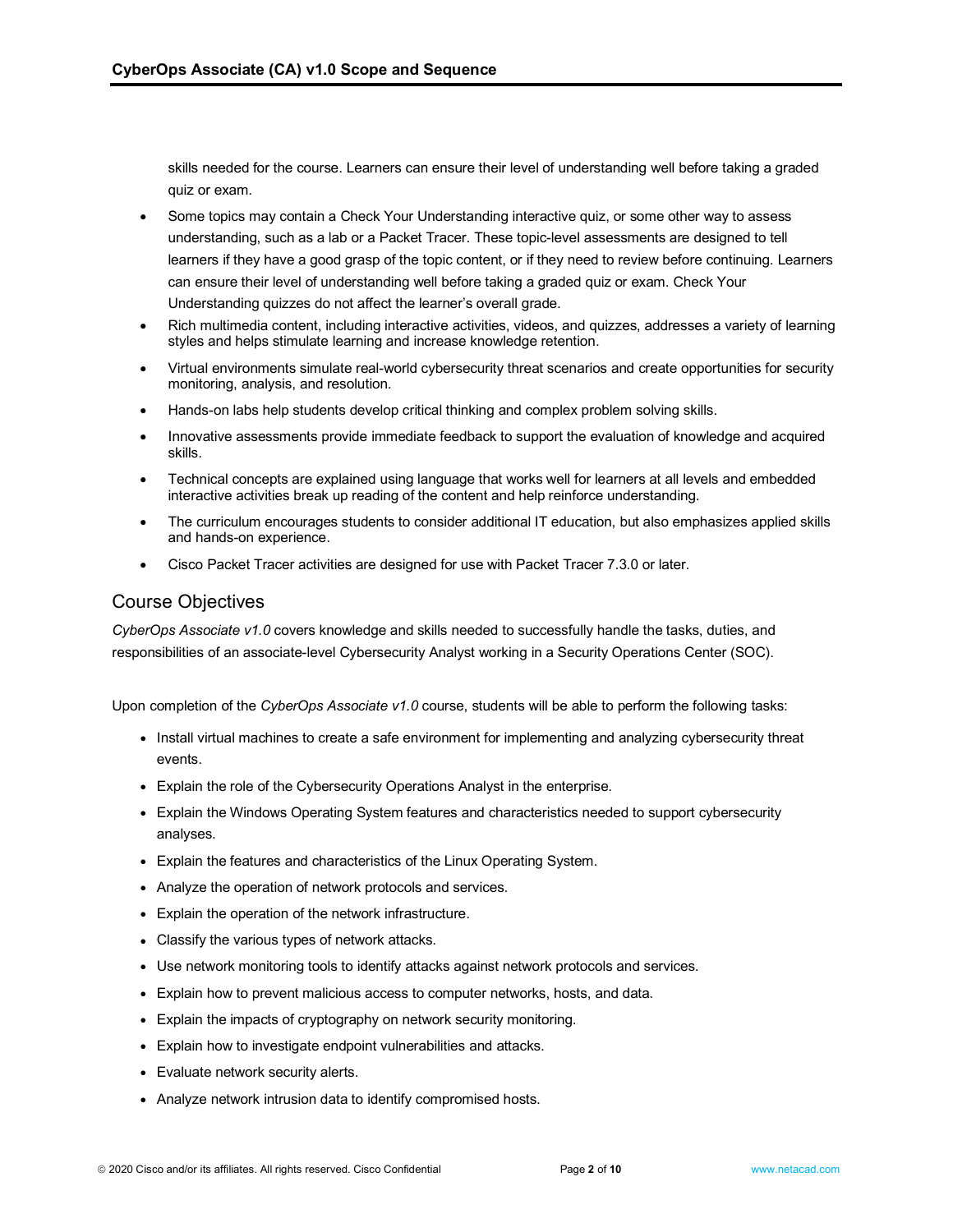• Apply incident response models to manage network security incidents.

#### Lab Equipment Requirements

This course requires no physical equipment other than the student's lab PC. It uses several Virtual Machines (VMs) to create the lab experience.

#### **Baseline Equipment Bundle:**

- PCs minimum system requirements
	- o CPU: Intel Pentium 4, 2.53 GHz or equivalent with virtualization support
	- o Operating Systems, such as Microsoft Windows, Linux, and Mac OS
	- o 64-bit processor
	- o RAM: 8 GB<br>o Storage: 40
	- Storage: 40 GB of free disk space
	- o Display resolution: 1024 x 768<br>
	o Language fonts supporting Uni
	- Language fonts supporting Unicode encoding (if viewing in languages other than English)
	- o Latest video card drivers and operating system updates
- Internet connection for lab and student PCs

#### **Student PC Software:**

- Oracle VM VirtualBox Manager (version 6.1 or later)
- CyberOps Workstation VM
	- o Downloadable from the Course
	- o Requires 1 GB RAM, 20 GB Disk Space
- Security Onion VM
	- o Downloadable from the Course
	- o Requires 4 GB RAM (minimum), 8GB RAM (highly recommended), 20 GB Disk Space

# CyberOps Associate Outline

Listed below are the current set of modules and their associated competencies outlined for this course. Each module is an integrated unit of learning that consists of content, activities and assessments that target a specific set of competencies. The size of the module will depend on the depth of knowledge and skill needed to master the competency. Some modules are considered foundational, in that the artifacts presented, while not assessed, enable learning of concepts that are covered on the CBROPS certification exam.

| Table 1. | CyberOps Associate v1.0 Course Outline |  |  |
|----------|----------------------------------------|--|--|
|----------|----------------------------------------|--|--|

| <b>Module/Topics</b>        | <b>Goals/Objectives</b>                                                             |
|-----------------------------|-------------------------------------------------------------------------------------|
| <b>Module 1. The Danger</b> | Explain why networks and data are attacked.                                         |
| 1.0 Introduction            | A brief introduction to the course and the first module.                            |
| 1.1 War Stories             | Outline features of cybersecurity incidents.                                        |
| 1.2 Threat Actors           | Explain the motivations of the threat actors behind specific security<br>incidents. |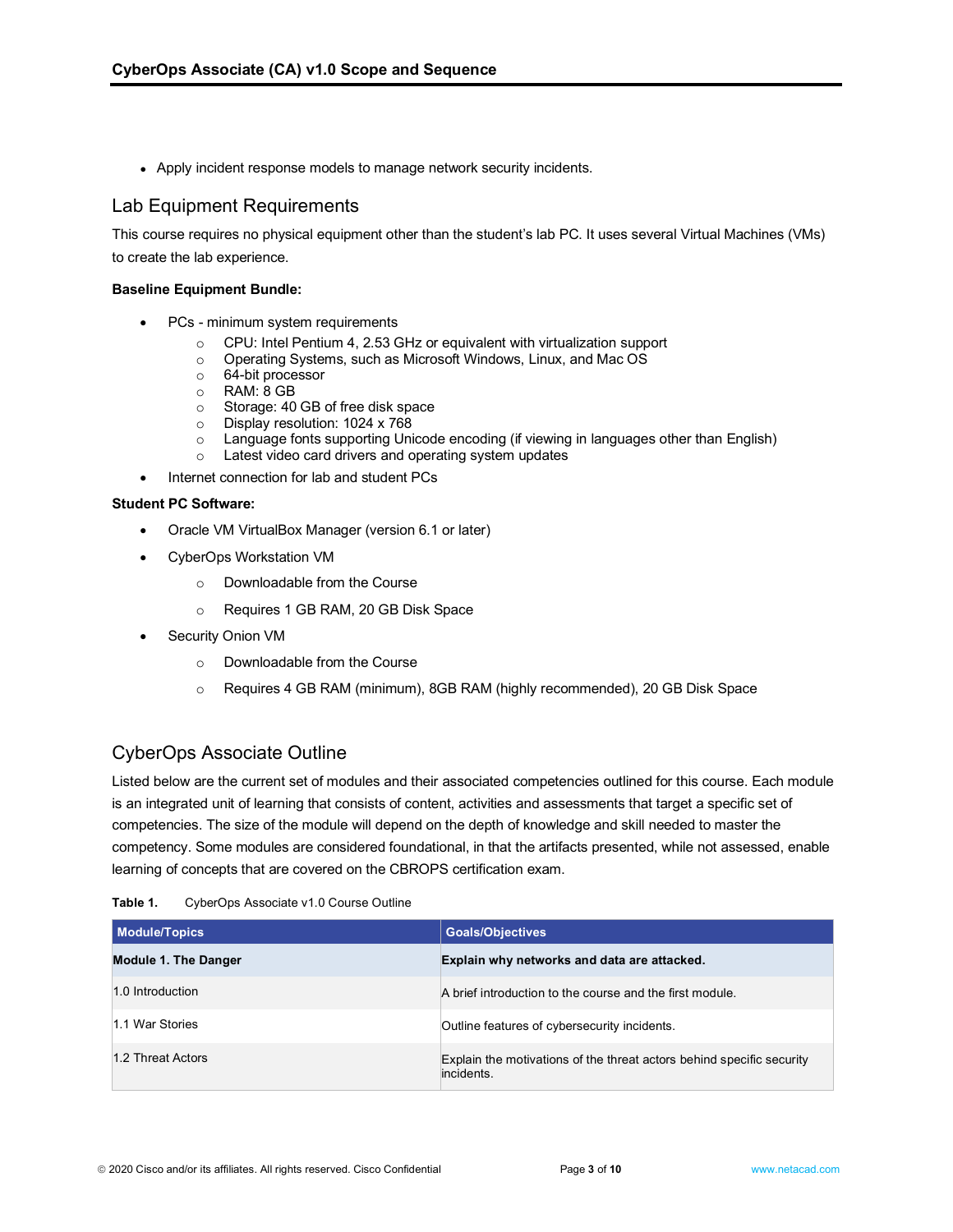| <b>Module/Topics</b>                               | <b>Goals/Objectives</b>                                                                      |
|----------------------------------------------------|----------------------------------------------------------------------------------------------|
| 1.3 Threat Impact                                  | Explain the potential impact of network security attacks.                                    |
| 1.4 The Danger Summary                             | A brief summary and the module quiz.                                                         |
| Module 2. Fighters in the War Against Cybercrime   | Explain how to prepare for a career in cybersecurity operations.                             |
| 2.0 Introduction                                   | An introduction to the module.                                                               |
| 2.1 The Modern Security Operations Center          | Explain the mission of the security operations center.                                       |
| 2.2 Becoming a Defender                            | Describe resources available to prepare for a career in cybersecurity<br>operations.         |
| 2.3 Fighters in the War Against Cybercrime Summary | A brief summary and the module quiz.                                                         |
| Module 3. The Windows Operating System             | Explain the security features of the Windows operating system.                               |
| 3.0 Introduction                                   | An introduction to the module.                                                               |
| 3.1 Windows History                                | Describe the history of the Windows Operating System.                                        |
| 3.2 Windows Architecture and Operations            | Explain the architecture of Windows and its operation.                                       |
| 3.3 Windows Configuration and Monitoring           | Explain how to configure and monitor Windows.                                                |
| 3.4 Windows Security                               | Explain how Windows can be kept secure.                                                      |
| 3.5 The Windows Operating System Summary           | A brief summary and the module quiz.                                                         |
| <b>Module 4. Linux Overview</b>                    | Implement basic Linux security.                                                              |
| 4.0 Introduction                                   | An introduction to the module.                                                               |
| 4.1 Linux Basics                                   | Explain why Linux skills are essential for network security monitoring<br>and investigation. |
| 4.2 Working in the Linux Shell                     | Use the Linux shell to manipulate text files.                                                |
| 4.3 Linux Servers and Clients                      | Explain how client-server networks function.                                                 |
| 4.4 Basic Server Administration                    | Explain how a Linux administrator locates and manipulates security log<br>files.             |
| 4.5 The Linux File System                          | Manage the Linux file system and permissions.                                                |
| 4.6 Working with the Linux GUI                     | Explain the basic components of the Linux GUI.                                               |
| 4.7 Working on a Linux Host                        | Use tools to detect malware on a Linux host.                                                 |
| 4.8 Linux Basics Summary                           | A brief summary and the module quiz.                                                         |
| <b>Module 5. Network Protocols</b>                 | Explain how protocols enable network operations.                                             |
| 5.0 Introduction                                   | An introduction to the module.                                                               |
| 5.1 Network Communication Process                  | Explain the basic operations of data networked communications.                               |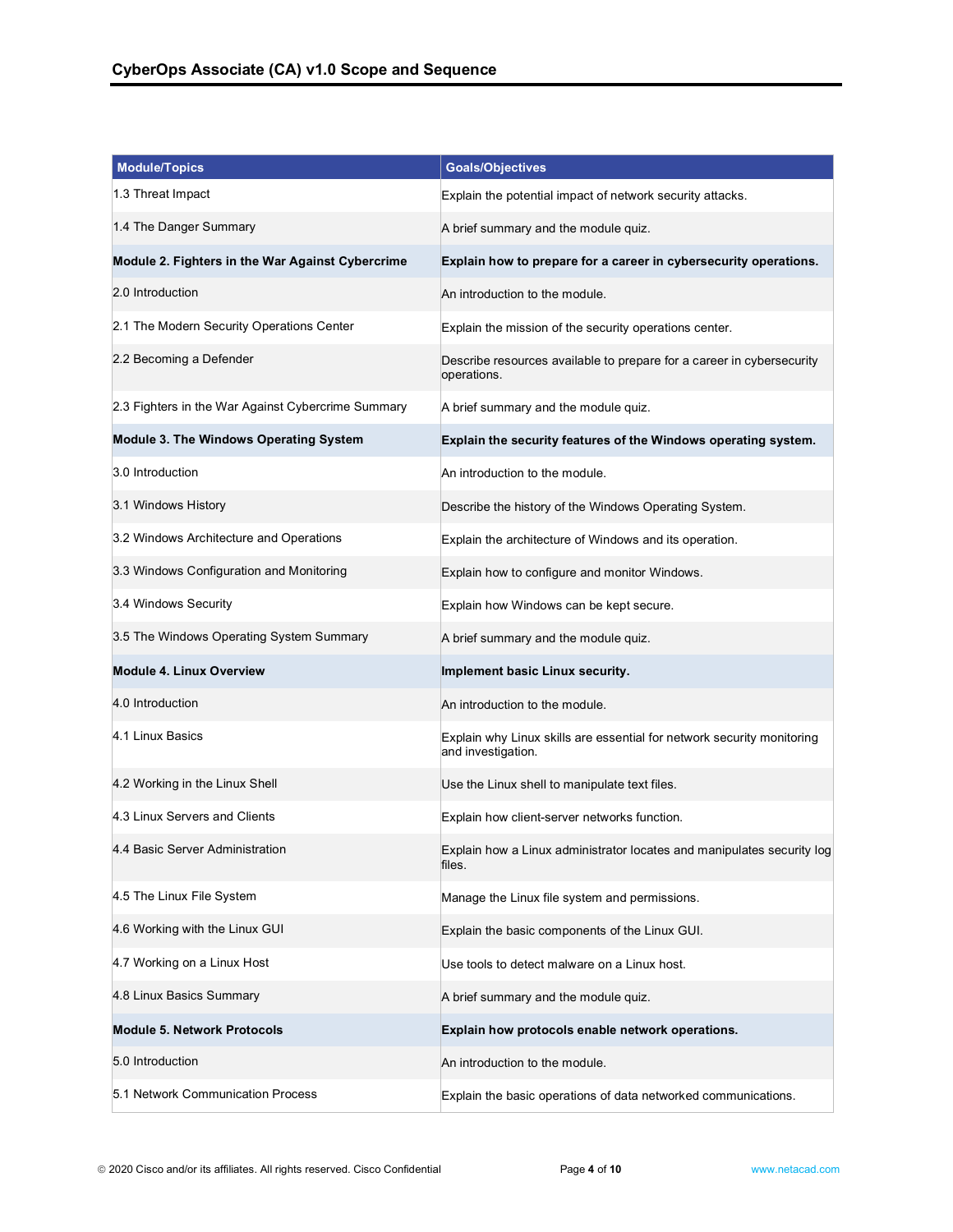| <b>Module/Topics</b>                            | <b>Goals/Objectives</b>                                                             |
|-------------------------------------------------|-------------------------------------------------------------------------------------|
| 5.2 Communication Protocols                     | Explain how protocols enable network operations.                                    |
| 5.3 Data Encapsulation                          | Explain how data encapsulation allows data to be transported across<br>the network. |
| 5.4 Network Protocols Summary                   | A brief summary and the module quiz.                                                |
| Module 6. Ethernet and Internet Protocol (IP)   | Explain how the ethernet and IP protocols support network<br>communications.        |
| 6.0 Introduction                                | An introduction to the module.                                                      |
| 6.1 Ethernet                                    | Explain how Ethernet supports network communication.                                |
| 6.2 IPv4                                        | Explain how the IPv4 protocol supports network communications.                      |
| 6.3 IP Addressing Basics                        | Explain how IP addresses enable network communication.                              |
| 6.4 Types of IPv4 Addresses                     | Explain the types of IPv4 addresses that enable network<br>communication.           |
| 6.5 The Default Gateway                         | Explain how the default gateway enables network communication.                      |
| 6.6 IPv6 Prefix Length                          | Explain how the IPv6 protocol supports network communications.                      |
| 6.7 Ethernet and IP Protocol Summary            | A brief summary and the module quiz.                                                |
| <b>Module 7. Principles of Network Security</b> | <b>Connectivity Verification</b>                                                    |
| 7.0 Introduction                                | An introduction to the module.                                                      |
| 7.1 ICMP                                        | Explain how ICMP is used to test network connectivity.                              |
| 7.2 Ping and Traceroute Utilities               | Use Windows tools, ping, and traceroute to verify network connectivity.             |
| 7.3 Connectivity Verification Summary           | A brief summary and the module quiz.                                                |
| <b>Module 8. Address Resolution Protocol</b>    | Analyze address resolution protocol PDUs on a network.                              |
| 8.0 Introduction                                | An introduction to the module.                                                      |
| 8.1 MAC and IP                                  | Compare the roles of the MAC address and the IP address.                            |
| 8.2 ARP                                         | Analyze ARP by examining Ethernet frames.                                           |
| 8.3 ARP Issues                                  | Explain how ARP requests impact network and host performance.                       |
| 8.4 Address Resolution Protocol Summary         | A brief summary and the module quiz.                                                |
| <b>Module 9. The Transport Layer</b>            | Explain how transport layer protocols support network<br>functionality.             |
| 9.0 Introduction                                | An introduction to the module.                                                      |
| 9.1 Transport Layer Characteristics             | Explain how transport layer protocols support network communication.                |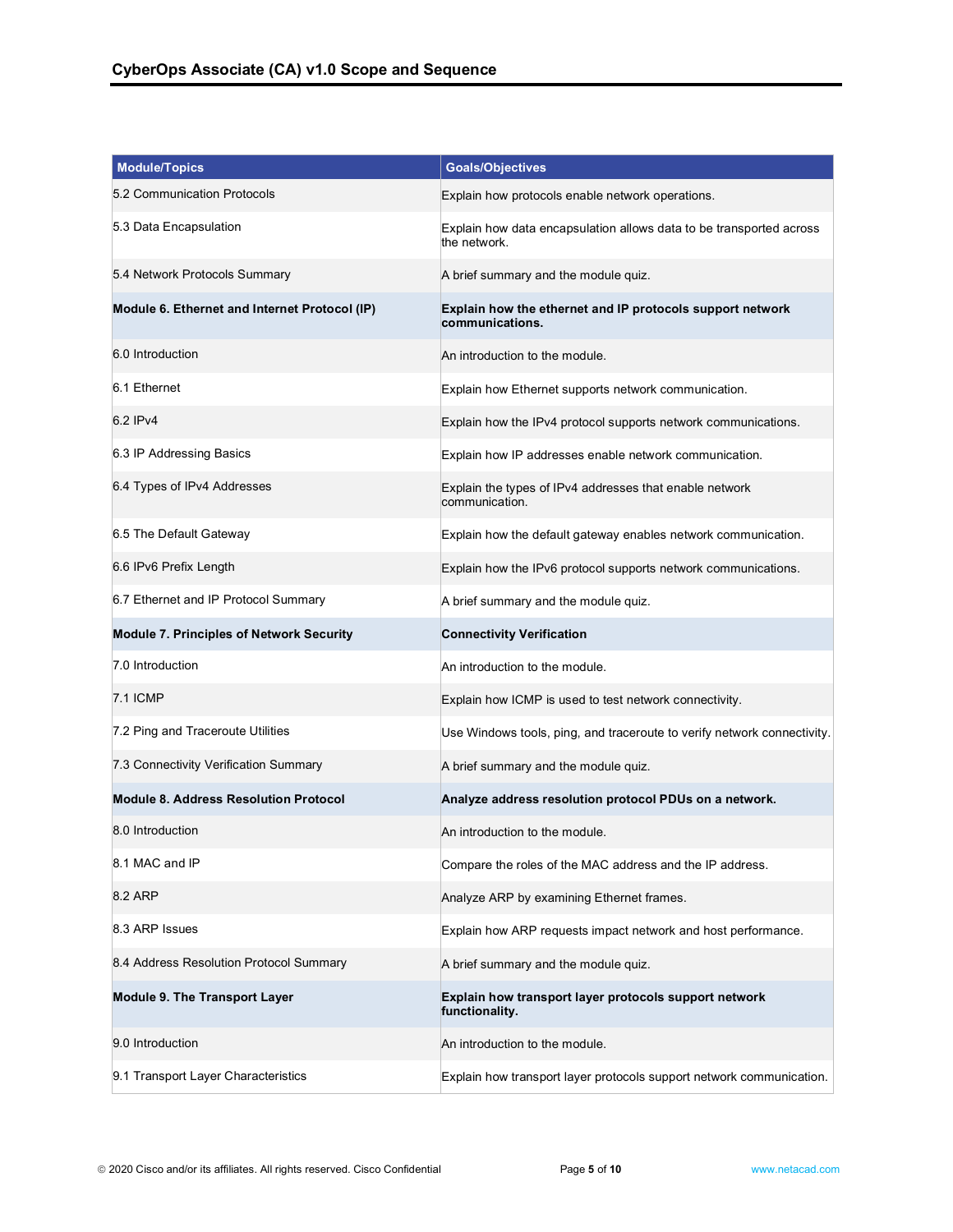| <b>Module/Topics</b>                            | <b>Goals/Objectives</b>                                                           |
|-------------------------------------------------|-----------------------------------------------------------------------------------|
| 9.2 Transport Layer Session Establishment       | Explain how the transport layer establishes communication sessions.               |
| 9.3 Transport Layer Reliability                 | Explain how the transport layer establishes reliable communications.              |
| 9.4 The Transport Layer Summary                 | A brief summary and the module quiz.                                              |
| <b>Module 10. Network Services</b>              | Explain how network services enable network functionality.                        |
| 10.0 Introduction                               | An introduction to the module.                                                    |
| 10.1 DHCP                                       | Explain how DHCP services enable network functionality.                           |
| 10.2 DNS                                        | Explain how DNS services enable network functionality.                            |
| 10.3 NAT                                        | Explain how NAT services enable network functionality.                            |
| 10.4 File Transfer and Sharing Services         | Explain how file transfer services enable network functionality.                  |
| 10.5 Email                                      | Explain how email services enable network functionality.                          |
| 10.6 HTTP                                       | Explain how HTTP services enable network functionality.                           |
| 10.7 Network Services Summary                   | A brief summary and the module quiz.                                              |
| <b>Module 11. Network Communication Devices</b> | Explain how network devices enable wired and wireless network<br>communication.   |
| 11.0 Introduction                               | An introduction to the module.                                                    |
| 11.1 Network Devices                            | Explain how network devices enable network communication.                         |
| 11.2 Wireless Communications                    | Explain how wireless devices enable network communication.                        |
| 11.3 Network Communication Devices Summary      | A brief summary and the module quiz.                                              |
| Module 12. Network Security Infrastructure      | Explain how network devices and services are used to enhance<br>network security. |
| 12.0 Introduction                               | An introduction to the module.                                                    |
| 12.1 Network Topologies                         | Explain how network designs influence the flow of traffic through the<br>network. |
| 12.2 Security Devices                           | Explain how specialized devices are used to enhance network<br>security.          |
| 12.3 Security Services                          | Explain how network services enhance network security.                            |
| 12.4 Network Security Infrastructure Summary    | A brief summary of this module.                                                   |
| <b>Module 13. Attackers and Their Tools</b>     | Explain how networks are attacked.                                                |
| 13.0 Introduction                               | An introduction to the module.                                                    |
| 13.1 Who is Attacking Our Network?              | Explain how network threats have evolved.                                         |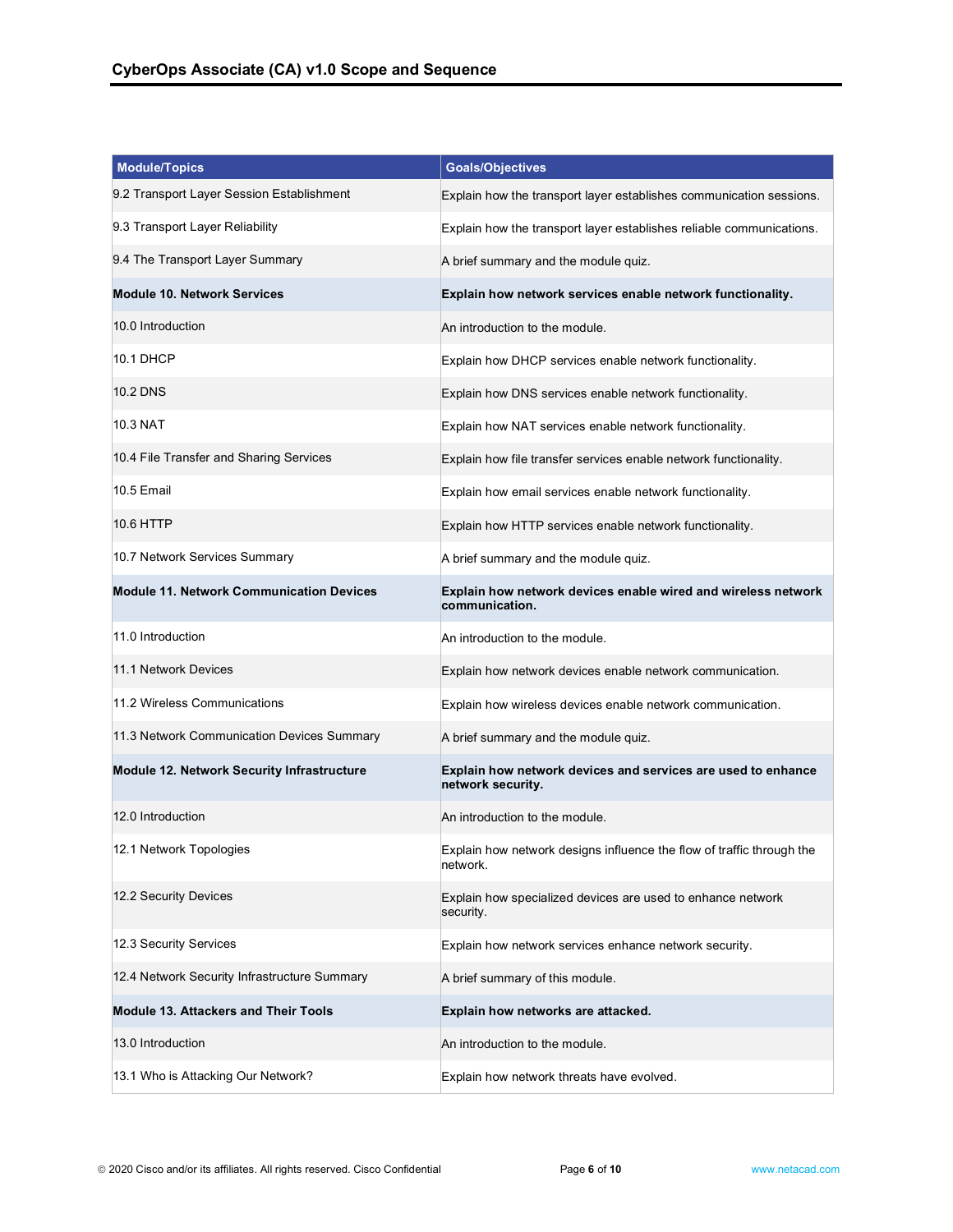| <b>Module/Topics</b>                                                            | <b>Goals/Objectives</b>                                                           |
|---------------------------------------------------------------------------------|-----------------------------------------------------------------------------------|
| 13.2 Threat Actor Tools                                                         | Describe the various types of attack tools used by Threat Actors.                 |
| 13.3 Attackers and Their Tools Summary                                          | A brief summary and the module quiz.                                              |
| <b>Module 14. Common Threats and Attacks</b>                                    | Explain the various types of threats and attacks.                                 |
| 14.0 Introduction                                                               | An introduction to the module.                                                    |
| 14.1 Malware                                                                    | Describe types of malware.                                                        |
| 14.2 Common Network Attacks - Reconnaissance,<br>Access, and Social Engineering | Explain reconnaissance, access, and social engineering attacks.                   |
| 14.3 Network Attacks - Denial of Service, Buffer<br>Overflows, and Evasion      | Explain denial of service, buffer overflow, and evasion attacks.                  |
| 14.4 Common Threats and Attacks Summary                                         | A brief summary and the module quiz.                                              |
| <b>Module 15. Observing Network Operation</b>                                   | Explain network traffic monitoring.                                               |
| 15.0 Introduction                                                               | An introduction to the module.                                                    |
| 15.1 Introduction to Network Monitoring                                         | Explain the importance of network monitoring                                      |
| 15.2 Introduction to Network Monitoring Tools                                   | Explain how network monitoring is conducted.                                      |
| 15.3 Network Monitoring and Tools Summary                                       | A brief summary and the module quiz.                                              |
| Module 16. Attacking the Foundation                                             | Explain how TCP/IP vulnerabilities enable network attacks.                        |
| 16.0 Introduction                                                               | An introduction to the module.                                                    |
| 16.1 IP PDU Details                                                             | Explain the IPv4 and IPv6 header structure.                                       |
| 16.2 IP Vulnerabilities                                                         | Explain how IP vulnerabilities enable network attacks.                            |
| 16.3 TCP and UDP Vulnerabilities                                                | Explain how TCP and UDP vulnerabilities enable network attacks.                   |
| 16.4 Attacking the Foundation Summary                                           | A brief summary and the module quiz.                                              |
| Module 17. Attacking What We Do                                                 | Explain how common network applications and services are<br>vulnerable to attack. |
| 17.0 Introduction                                                               | An introduction to the module.                                                    |
| 17.1 IP Services                                                                | Explain IP service vulnerabilities.                                               |
| 17.2 Enterprise Services                                                        | Explain how network application vulnerabilities enable network attacks.           |
| 17.3 Attacking What We Do Summary                                               | A brief summary and the module quiz.                                              |
| Module 18. Understanding Defense                                                | Explain approaches to network security defense.                                   |
| 18.0 Introduction                                                               | An introduction to the module.                                                    |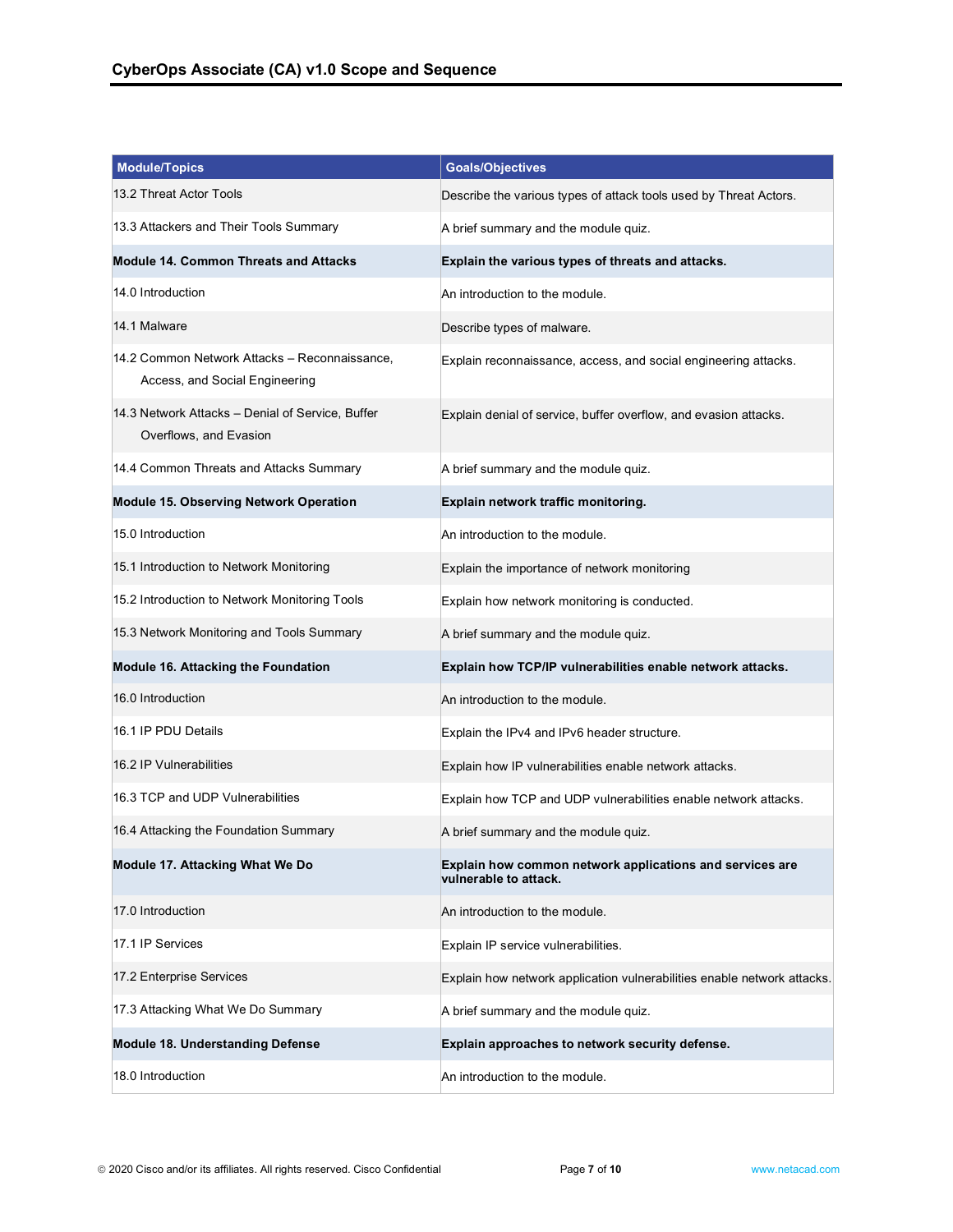| <b>Module/Topics</b>                               | <b>Goals/Objectives</b>                                                                |
|----------------------------------------------------|----------------------------------------------------------------------------------------|
| 18.1 Defense-in-Depth                              | Explain how the defense-in-depth strategy is used to protect networks.                 |
| 18.2 Security Policies, Regulations, and Standards | Explain security policies, regulations, and standards.                                 |
| 18.3 Understanding Defense Summary                 | A brief summary and the module quiz.                                                   |
| <b>Module 19. Access Control</b>                   | Explain access control as a method of protecting a network.                            |
| 19.0 Introduction                                  | An introduction to the module.                                                         |
| 19.1 Access Control Concepts                       | Explain how access control protects network data.                                      |
| 19.2 AAA usage and operation                       | Explain how AAA is used to control network access.                                     |
| 19.3 Access Control Summary                        | A brief summary and the module quiz.                                                   |
| Module 20. Threat Intelligence                     | Use various intelligence sources to locate current security<br>threats.                |
| 20.0 Introduction                                  | An introduction to the module.                                                         |
| 20.1 Information Sources                           | Describe information sources used to communicate emerging network<br>security threats. |
| 20.2 Threat Intelligence Services                  | Describe various threat intelligence services.                                         |
| 20.3 Threat Intelligence Summary                   | A brief summary and the module quiz.                                                   |
| Module 21. Cryptography                            | Explain how the public key infrastructure supports network<br>security.                |
| 21.0 Introduction                                  | An introduction to the module.                                                         |
| 21.1 Integrity and Authenticity                    | Explain the role of cryptography in ensuring the integrity and<br>authenticity data.   |
| 21.2 Confidentiality                               | Explain how cryptographic approaches enhance data confidentiality.                     |
| 21.3 Public Key Cryptography                       | Explain public key cryptography.                                                       |
| 21.4 Authorities and the PKI Trust System          | Explain how the public key infrastructure functions.                                   |
| 21.5 Applications and Impacts of Cryptography      | Explain how the use of cryptography affects cybersecurity operations.                  |
| 21.6 Cryptography Summary                          | A brief summary of this module.                                                        |
| <b>Module 22. Endpoint Protection</b>              | Explain how a malware analysis website generates a malware<br>analysis report.         |
| 22.0 Introduction                                  | An introduction to the module.                                                         |
| 22.1 Antimalware Protection                        | Explain methods of mitigating malware.                                                 |
| 22.2 Host-based Intrusion Prevention               | Explain host-based IPS/IDS log entries.                                                |
| 22.3 Application Security                          | Explain how sandbox is used to analyze malware.                                        |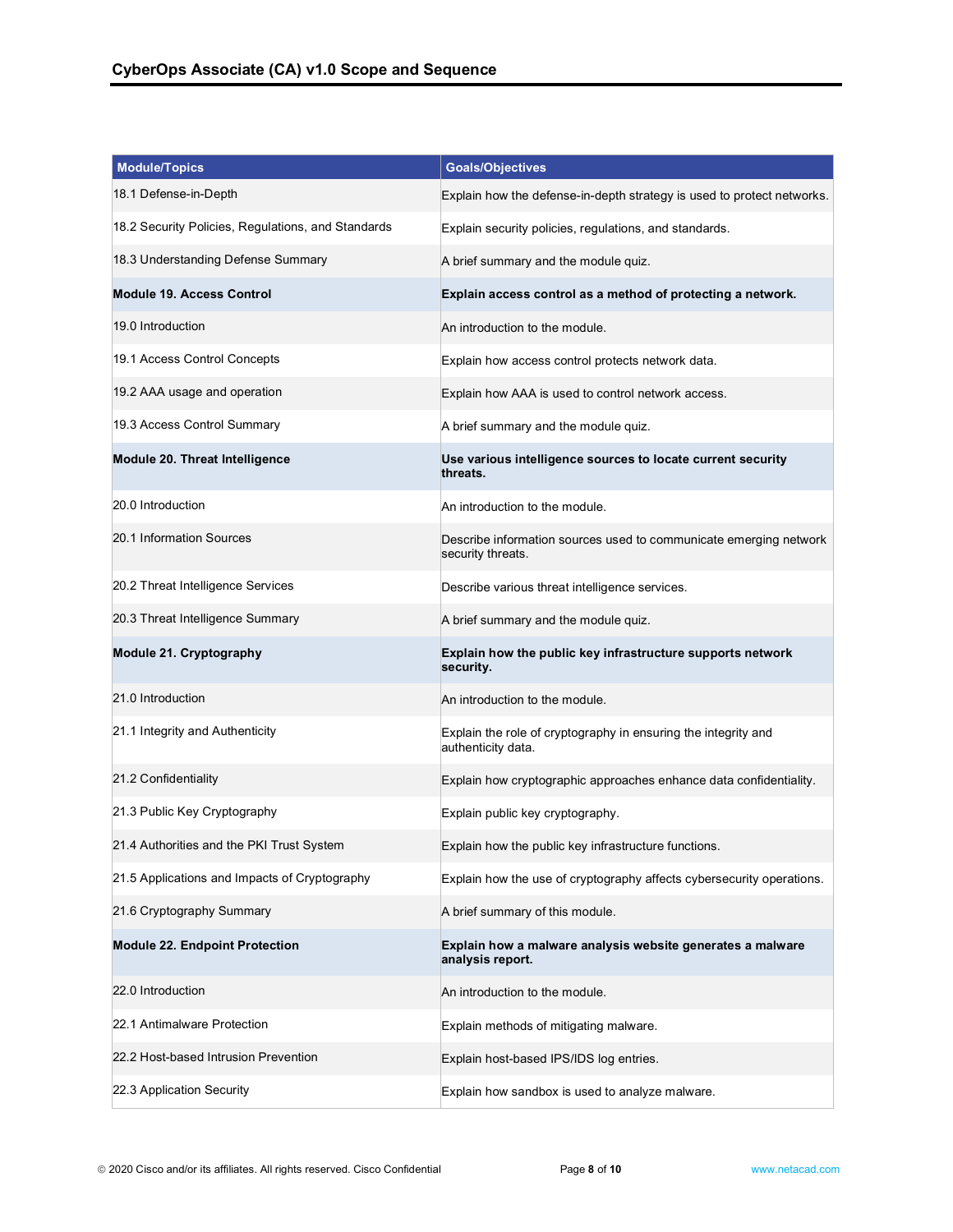| <b>Module/Topics</b>                                | <b>Goals/Objectives</b>                                                                      |
|-----------------------------------------------------|----------------------------------------------------------------------------------------------|
| 22.4 Endpoint Protection Summary                    | A brief summary and the module quiz.                                                         |
| <b>Module 23. Endpoint Vulnerability Assessment</b> | Explain how endpoint vulnerabilities are assessed and managed.                               |
| 23.0 Introduction                                   | An introduction to the module.                                                               |
| 23.1 Network and Server Profiling                   | Explain the value of network and server profiling.                                           |
| 23.2 Common Vulnerability Scoring System (CVSS)     | Explain how CVSS reports are used to describe security<br>vulnerabilities.                   |
| 23.3 Secure Device Management                       | Explain how secure device management techniques are used to<br>protect data and assets.      |
| 23.4 Information Security Management Systems        | Explain how information security management systems are used to<br>protect assets.           |
| 23.5 Endpoint Vulnerability Assessment Summary      | A brief summary and the module quiz.                                                         |
| <b>Module 24. Technologies and Protocols</b>        | Explain how security technologies affect security monitoring.                                |
| 24.0 Introduction                                   | An introduction to the module.                                                               |
| 24.1 Monitoring Common Protocols                    | Explain the behavior of common network protocols in the context of<br>security monitoring.   |
| 24.2 Security Technologies                          | Explain how security technologies affect the ability to monitor common<br>network protocols. |
| 24.3 Technologies and Protocols Summary             | A brief summary and the module quiz.                                                         |
| <b>Module 25. Network Security Data</b>             | Explain the types of network security data used in security<br>monitoring.                   |
| 25.0 Introduction                                   | An introduction to the module.                                                               |
| 25.1 Types of Security Data                         | Describe the types of data used in security monitoring.                                      |
| 25.2 End Device Logs                                | Describe the elements of an end device log file.                                             |
| 25.3 Network Logs                                   | Describe the elements of a network device log file.                                          |
| 25.4 Network Security Data Summary                  | A brief summary and the module quiz.                                                         |
| <b>Module 26. Evaluating Alerts</b>                 | Explain the process of evaluating alerts.                                                    |
| 26.0 Introduction                                   | An introduction to the module.                                                               |
| 26.1 Source of Alerts                               | Identify the structure of alerts.                                                            |
| 26.2 Overview of Alert Evaluation                   | Explain how alerts are classified.                                                           |
| 26.3 Evaluating Alerts Summary                      | A brief summary and the module quiz.                                                         |
| Module 27. Working with Network Security Data       | Interpret data to determine the source of an alert.                                          |